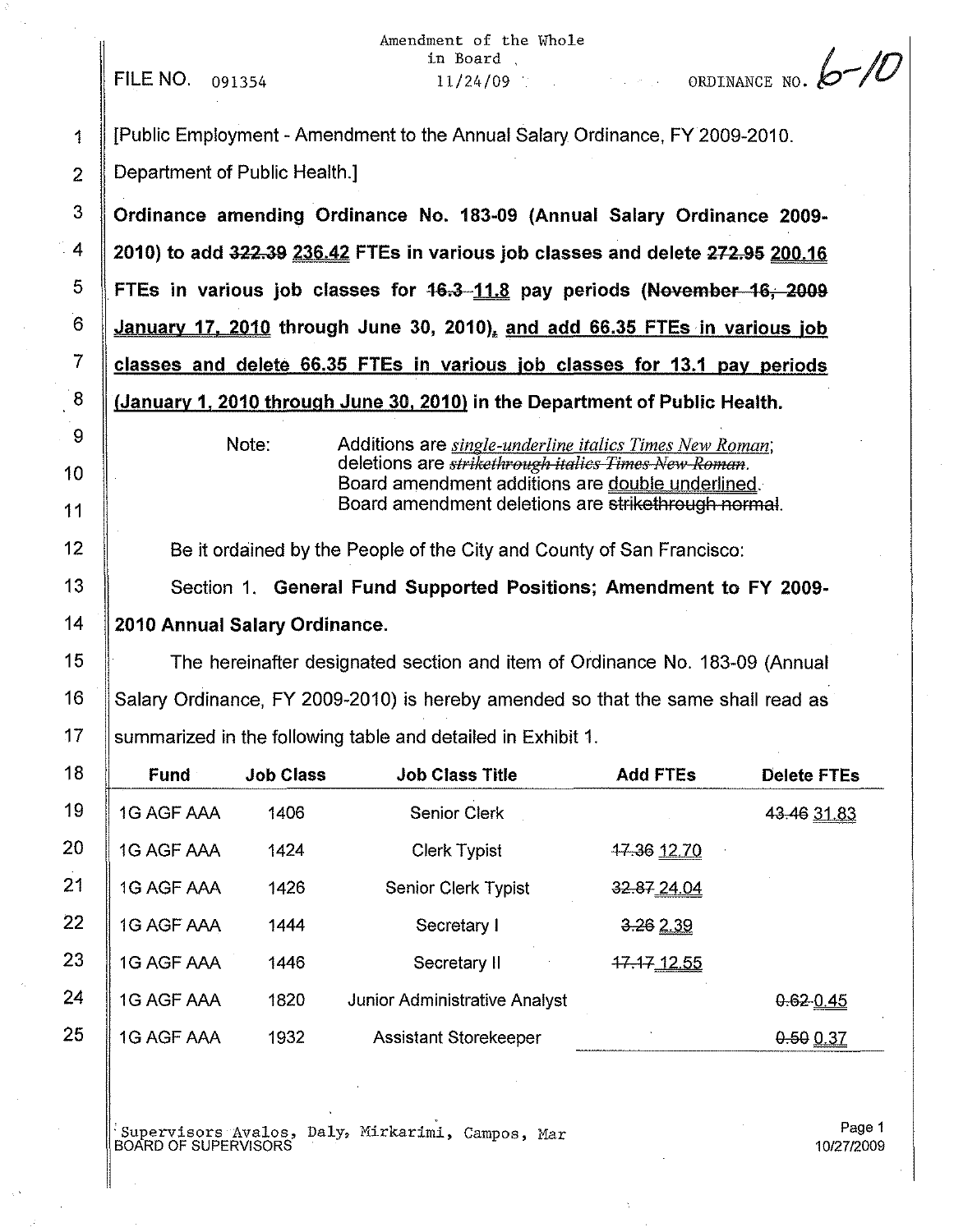$\frac{1}{2}$ 

## FILE NO. 69 CHE AND THE NO.

| 1               | Fund                       | <b>Job Class</b> | <b>Job Class Title</b>        | <b>Add FTEs</b>   | <b>Delete FTEs</b> |
|-----------------|----------------------------|------------------|-------------------------------|-------------------|--------------------|
| $\overline{2}$  | <b>1G AGF AAA subtotal</b> |                  |                               | 70.66-51.68       | 44.58 32.65        |
| 3               | 1G AGF AAP                 | 1406             | Senior Clerk                  |                   | 0.47034            |
| 4               | 1G AGF AAP                 | 1424             | <b>Clerk Typist</b>           | $0.16$ 0.12       |                    |
| 5               | 1G AGF AAP                 | 1426             | Senior Clerk Typist           | $0.34$ 0.23       |                    |
| $6\phantom{1}6$ | 1G AGF AAP                 | 1446             | Secretary II                  | $0.62 - 0.45$     |                    |
| $\overline{7}$  | 1G AGF AAP                 | 1820             | Junior Administrative Analyst |                   | $0.62 - 0.45$      |
| $\overline{8}$  | <b>1G AGF AAP subtotal</b> |                  |                               | 1.09 0.80         | 1.09 0.79          |
| 9               | 1G AGF ACP                 | 1406             | <b>Senior Clerk</b>           |                   | 0.62 0.45          |
| 10              | 1G AGF ACP                 | 1424             | <b>Clerk Typist</b>           | $0.62 - 0.45$     |                    |
| 11              | <b>1G AGF ACP subtotal</b> |                  |                               | $0.62 - 0.45$     | 0.620.45           |
| 12              | 1G AGF WOF                 | 1406             | <b>Senior Clerk</b>           |                   | 2.48 1.82          |
| 13              | 1G AGF WOF                 | 1426             | Senior Clerk Typist           | 2.48 1.82         |                    |
| 14              | <b>1G AGF WOF subtotal</b> |                  |                               | 2.48 1.82         | 2.48 1.82          |
| 15              | 2S CHS GNC                 | 1406             | Senior Clerk                  |                   | 7-06 5.17          |
| 16              | 2S CHS GNC                 | 1424             | <b>Clerk Typist</b>           | 2.08 1.52         |                    |
| 17              | 2S CHS GNC                 | 1426             | Senior Clerk Typist           | 3-32 2.43         |                    |
| 18              | 2S CHS GNC                 | 1444             | Secretary I                   | 0.12000           |                    |
| 19              | 2S CHS GNC                 | 1446             | Secretary II                  | <u> 1.55 1.13</u> |                    |
| 20              | 2S CHS GNC                 | 1820             | Junior Administrative Analyst |                   | $0.63 - 0.46$      |
| 21              | 2S CHS GNC                 | 1842             | <b>Management Assistant</b>   | $0.62 - 0.45$     |                    |
| 22              | 2S CHS GNC subtotal        |                  |                               | 7.69 5.62         | 7.69 5.63          |
| 23              | 2S CHS PHF                 | 1406             | <b>Senior Clerk</b>           |                   | 3.28241            |
| 24              | 2S CHS PHF                 | 1424             | <b>Clerk Typist</b>           | $0.73$ $0.54$     |                    |
| 25              | 2S CHS PHF                 | 1426             | Senior Clerk Typist           | 2.39 1.75         |                    |

Supervisor Avalos and Supervisor Daly BOARD OF SUPERVISORS

Page 2 10/27/2009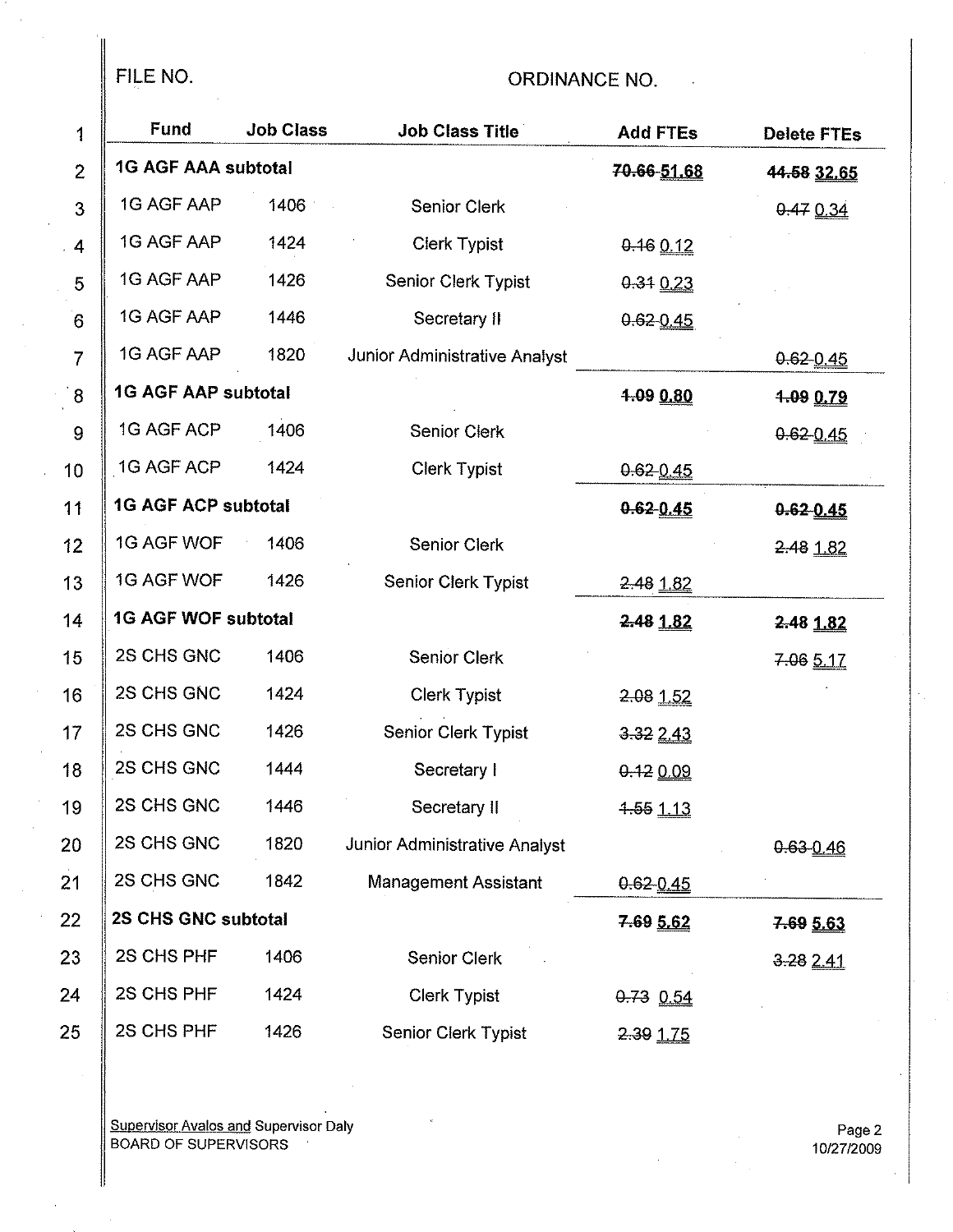### FILE NO.

### ORDINANCE NO.

| 1              | <b>Fund</b>         | <b>Job Class</b> | <b>Job Class Title</b>        | <b>Add FTEs</b>        | <b>Delete FTEs</b>     |
|----------------|---------------------|------------------|-------------------------------|------------------------|------------------------|
| $\overline{2}$ | 2S CHS PHF          | 1444             | Secretary I                   | $0.16$ 0.12            |                        |
| 3              | 2S CHS PHF          | 1446             | Secretary II                  | $0.16$ 0.12            |                        |
| $\overline{4}$ | 2S CHS PHF          | 1820             | Junior Administrative Analyst |                        | 0.16012                |
| 5              | 2S CHS PHF subtotal |                  |                               | $3.44$ $2.53$          | 3-44 2.53              |
| 6              | 5H AAA AAA          | 1204             | <b>Senior Personnel Clerk</b> |                        | 0.62 0.45              |
| $\overline{7}$ | 5H AAA AAA          | 1406             | Senior Clerk                  | $4 - 24$ 0.90          | 7.40 34.0 32.01        |
| 8              | 5H AAA AAA          | 1424             | <b>Clerk Typist</b>           | 6.78 4.97              |                        |
| $\pmb{9}$      | 5H AAA AAA          | 1426             | Senior Clerk Typist           | <del>15.40</del> 11.52 |                        |
| 10             | <u>5H AAA AAA</u>   | 1428             | <b>Unit Clerk</b>             | 26.60                  |                        |
| 11             | 5H AAA AAA          | 1444             | Secretary I                   | 1.24 0.90              |                        |
| 12             | 5H AAA AAA          | 1446             | Secretary II                  | 5.634.12               |                        |
| 13             | 5H AAA AAA          | 1820             | Junior Administrative Analyst |                        | 1-00 0.73              |
| 14             | 5H AAA AAA          | 2302             | Nursing Assistant             | 19.13 58.88-53.78      |                        |
| 15             | 5H AAA AAA          | 2303             | <b>Patient Care Assistant</b> |                        | <del>19.13 58.88</del> |
| 16             |                     |                  |                               |                        | 53.78                  |
| 17             | 5H AAA AAA subtotal |                  |                               | 49.42 115.77           | 28.15 94.5 86.97       |
| 18             |                     |                  |                               | 102.79                 |                        |
| 19             | 5L AAA AAA          | 1204             | Senior Personnel Clerk        |                        | $0.62 - 0.45$          |
| 20             | 5L AAA AAA          | 1406             | <b>Senior Clerk</b>           |                        | 4.58 3.34              |
| 21             | 5L AAA AAA          | 1424             | <b>Clerk Typist</b>           | 1.79 1.30              |                        |
| 22             | 5L AAA AAA          | 1426             | Senior Clerk Typist           | 4.10 2.98              |                        |
| 23             | 5L AAA AAA          | 1446             | Secretary II                  | 3.722.70               |                        |
| 24             | 5L AAA AAA          | 1820             | Junior Administrative Analyst |                        | $0.62 - 0.45$          |
| 25             | 5L AAA AAA          | 1822             | <b>Administrative Analyst</b> |                        | $0.62 - 0.45$          |

Supervisor Avalos and Supervisor Daly BOARD OF SUPERVISORS Page 3

10/2712009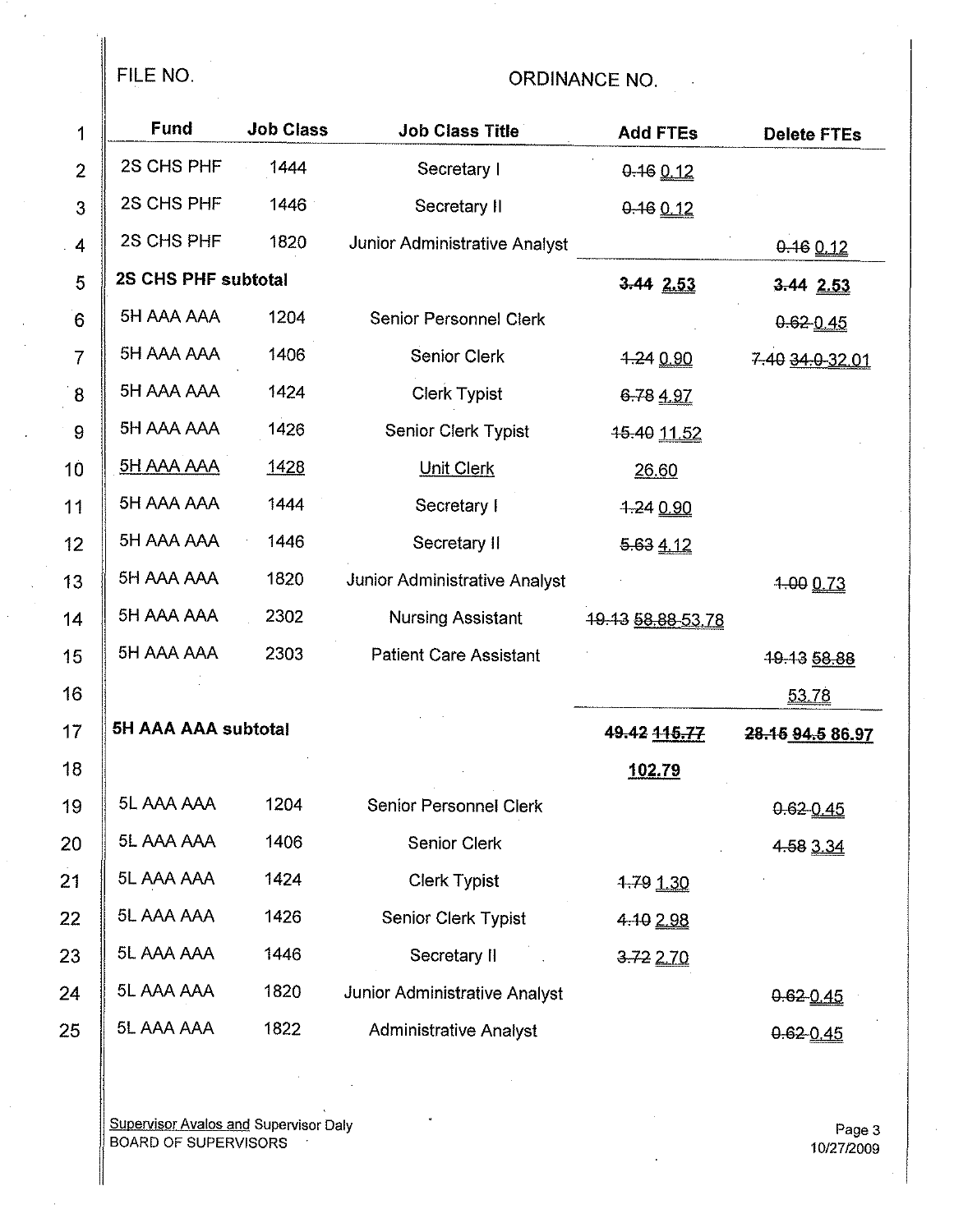## FILE NO. 2008 CREAR ORDINANCE NO.

| 1                      | <b>Fund</b>                      | <b>Job Class</b>     | <b>Job Class Title</b>        |                  | <b>Add FTEs</b>                                           | <b>Delete FTEs</b> |
|------------------------|----------------------------------|----------------------|-------------------------------|------------------|-----------------------------------------------------------|--------------------|
| $\overline{2}$         | 5L AAA AAA                       | 2302                 | <b>Nursing Assistant</b>      |                  | 177.38 130.10                                             |                    |
| 3                      | 5L AAA AAA                       | 2303                 | <b>Patient Care Assistant</b> |                  |                                                           | 478.46 130.98      |
| $\boldsymbol{4}$       | <b>5L AAA AAA subtotal</b>       |                      |                               |                  | 486.99 137.08                                             | 484.90 135.67      |
| 5                      |                                  |                      |                               |                  |                                                           |                    |
| $6\overline{6}$        | <b>All Funds Total</b>           |                      |                               |                  | 322.39 388.74                                             | 272.95             |
| $\overline{7}$         |                                  |                      |                               |                  | 302.77                                                    | 339.3 266.51       |
| $\bf 8$                |                                  |                      |                               |                  |                                                           |                    |
| $\boldsymbol{9}$<br>10 | APPROVED AS TO FORM:             |                      |                               |                  | APPROVED AS TO                                            |                    |
| 11                     | DENNIS J. HERRERA, City Attorney |                      |                               |                  | <b>CLASSIFICATION:</b>                                    |                    |
| 12                     |                                  |                      |                               | <b>RESOURCES</b> | DEPARTMENT OF HUMAN                                       |                    |
| 13                     | By:                              |                      |                               | By:              |                                                           |                    |
| 14                     |                                  | Deputy City Attorney |                               |                  | Micki Callahan, Director<br>Department of Human Resources |                    |
| 15                     |                                  |                      |                               |                  |                                                           |                    |
| .16                    |                                  |                      |                               |                  |                                                           |                    |
| 17                     |                                  |                      |                               |                  |                                                           |                    |
| 18                     |                                  |                      |                               |                  |                                                           |                    |
| 19                     |                                  |                      |                               |                  |                                                           |                    |
| 20                     |                                  |                      |                               |                  |                                                           |                    |
| $\frac{1}{2}$          |                                  |                      |                               |                  |                                                           |                    |
| 22                     |                                  |                      |                               |                  |                                                           |                    |
| 23                     |                                  |                      |                               |                  |                                                           |                    |
| 24                     |                                  |                      |                               |                  |                                                           |                    |
| 25                     |                                  |                      |                               |                  |                                                           |                    |
|                        |                                  |                      |                               |                  |                                                           |                    |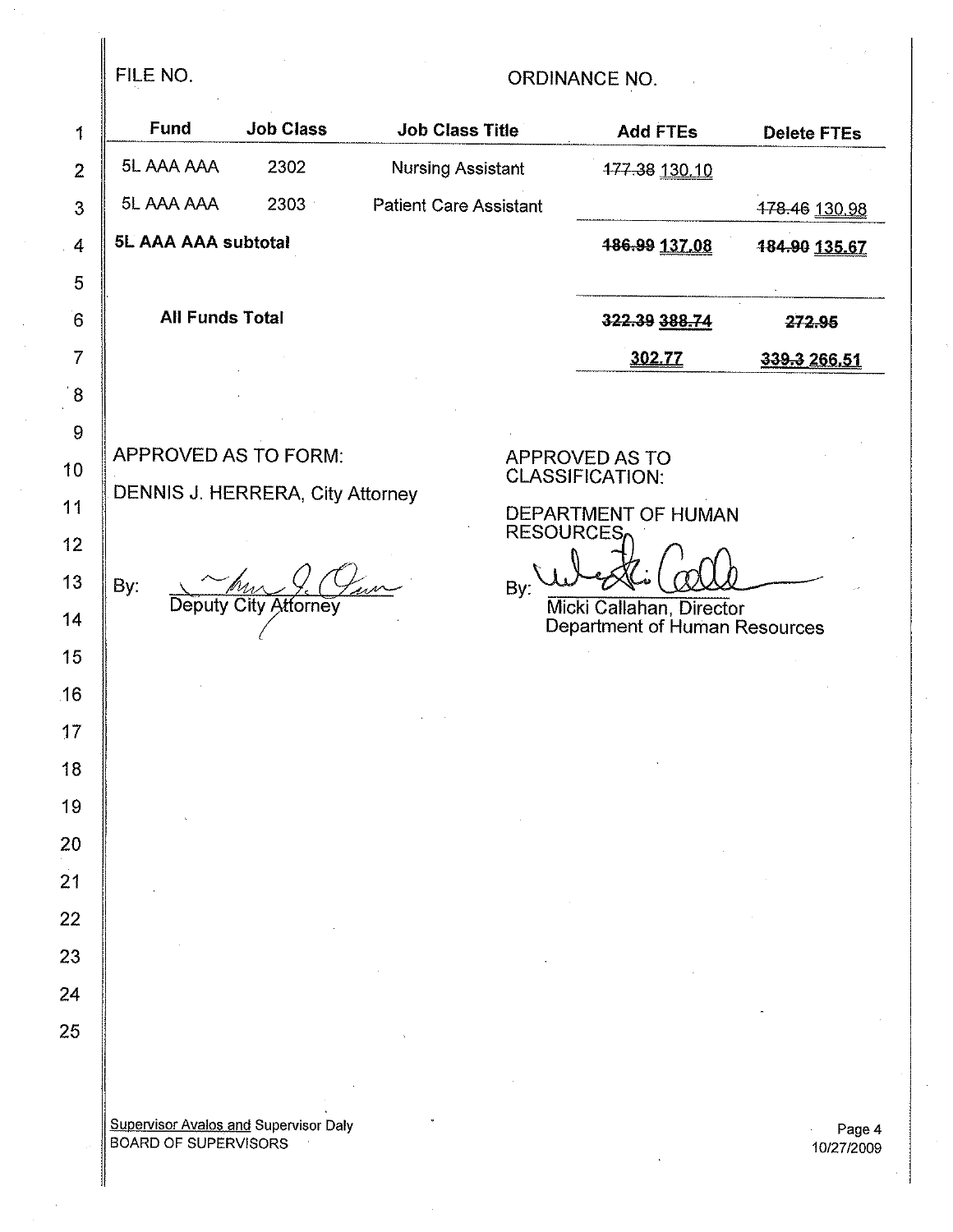

# **City and County of San Francisco Tails**

**City Hall I Dr, Carlton 'B. Goodlett Place SanFrancisco, CA 94102-4689**

**Ordinance**

**File Number:** 091354 **Date Passed:** January 12, 2010

Ordinance amending Ordinance No. 183-09 (Annual Salary Ordinance 2009-2010) to add 236.42 FTEs in various job classes and delete 200.16 FTEs in various job classes for 11.8 pay periods (January 17, 2010, through June 30, 2010) and add 66.35 FTEs in various job classes and delete 66.35 FTEs in various job classes for 13.1 pay periods (January 1, 2010, through June 30, 2010) in the Department of Public Health.

November 24, 2009 Board of Supervisors - DUPLICATED AND AMENDED

November 24, 2009 Board of Supervisors - AMENDED, AN AMENDMENT OF THE WHOLE BEARING NEW TITLE

Ayes: 11 - Alioto-Pier, Avalos, Campos, Chiu, Chu, Daly, Dufty, Elsbernd, Mar, Maxwell and Mirkarimi

November 24, 2009 Board of Supervisors - CONTINUED AS AMENDED ON FIRST READING Ayes: 7 - Campos, Chiu, Daly, Dufty, Mar, Maxwell and Mirkarimi Noes: 4 - Alioto-Pier, Avalos, Chu and Elsbernd

December 15,2009 Board of Supervisors - PASSED ON FIRST READING

Ayes: 7 - Avalos, Campos, Chiu, Daly, Dufty, Mar and Mirkarimi Noes: 4 - Alioto-Pier, Chu, Elsbernd and Maxwell

December 15, 2009 Board of Supervisors - NOT TABLED

Ayes: 4 - Alioto-Pier, Chu, Elsbernd and Maxwell Noes: 7 - Avalos, Campos, Chiu, Daly, Dufty, Mar and Mirkarimi

January 05, 2010 Board of Supervisors - CONTINUED ON FINAL PASSAGE

Ayes: 5 - Campos, Chiu, Dufty, Mar and Mirkarimi Noes: 3 - Chu, Elsbernd and Maxwell Excused: 3 - Alioto-Pier, Avalos and Daly

January 12, 2010 Board of Supervisors - FINALLY PASSED

Ayes: 7 - Avalos, Campos, Chiu, Daly, Dufty, Mar and Mirkarimi Noes: 3 - Chu, Elsbernd and Maxwell Excused: 1 - Alioto-Pier